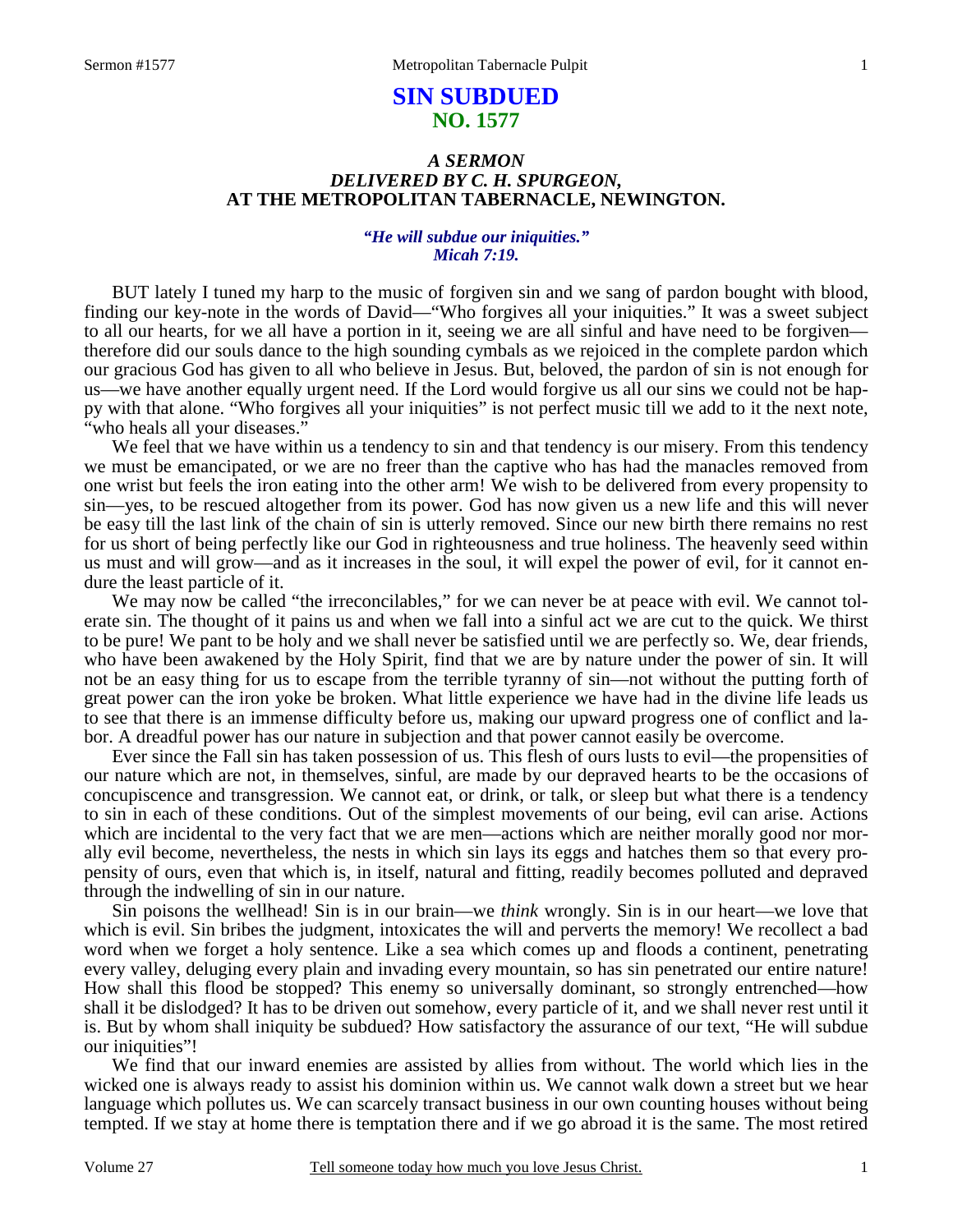are not free from sin, no, their very retirement may only be a sinful selfishness which shirks imperative duty. We cannot do good to others without running some risk, ourselves, and if we cease from godly endeavors because we would not jeopardize our own spiritual comfort, we are already taken in the snare!

 We cannot mix in politics in any degree, with the purest desire for our country's welfare, without breathing tainted air. We cannot try to curb the social evil but we feel that we are on treacherous ground—yet we may not flinch from duty because of its perils. We shrink like the sensitive plant that is touched by the finger—we fold and furl up all the feelings of our being because of the sin which touches us when we mingle with men. We often close up all the gates and windows of the soul because we are conscious that the enemies without are calling to the enemies within and saying, "We will conquer you yet!"

 Moreover, that mysterious spirit, the devil, is always ready to excite our flesh and to urge on the world. I have beard that some people doubt his existence. Very likely they are so friendly with him that they would not like to betray him and so they deny that he hides in their hearts. But those who are his enemies do not try to conceal him, but acknowledge with sad humiliation of heart that they are very conscious of his power. A wind from him will come sweeping through our spirit in the calmest hour of devotion and in a minute we are disturbed and distracted! We have had our thoughts all going up towards heaven and in a moment it has seemed as if they were all sucked down into the bottomless pit, merely because that evil spirit has spread his dragon wing mysteriously over us and created a horrible downdraft which our poor brain could not at once resist.

 We have to fight, then, not only with sin, but with the flesh, which, like a Gibeonite, has become a hewer of wood and a drawer of water for the devil—we have to fight with the world which "lies in the wicked one," steeped up to the throat in sin. And we have to fight with Satan, himself. "We wrestle not with flesh and blood," or else we would gird on the sword and go in for knocks and blows and cuts and thrusts and have the battle out! No, but we wrestle with "principalities and powers and spiritual wickedness in high places." And what is to become of such poor, frail, feeble, weak creatures as we are? Who can subdue these great and mighty kings? With so many in league against us, what can we do? What is to become of us?

 My text is the answer to that question—"He will subdue our iniquities." That same blessed God who has pardoned our sins will conquer them! They may fight against us, but He will be more than a match for them. Their fighting will end in their destruction. Omnipotence has marched into our hearts to trample down the power of sin. Eternal faithfulness has called in invincible strength and divine majesty to do battle against the serried hosts of darkness and we shall overcome! "Thanks be to God who gives us the victory, through our Lord Jesus Christ." I am going to speak briefly upon seven points, if time shall hold out for me to do so, and each of these seven points will show phases of the energy of evil which God will subdue.

**I.** One of the first powers of evil which a man perceives when the heavenly life begins to breathe within him is THE FASCINATING POWER OF SIN. When divine grace in the soul is only like a little spark and has not come to its brightness, yet the man discovers with alarm that he is held under the *enchantment* of evil. I do not know any other word which quite gives my idea except that one. Satan casts a spell over men. They come and hear the gospel and they are impressed by it—they see the reasonableness of the endeavor to escape from sin. They perceive the beauty of holiness and see that the way of God's salvation is a very glorious one, namely, by faith in Jesus Christ, and they begin to yield.

 But yet they neither flee from their sins nor lay hold on the salvation of Christ—they remain as persons besotted who act contrary to reason. In some cases one sin; in some cases another seems to fascinate men like the eyes of the fabled basilisk. As certain snakes paralyze their victims by fixing their eyes upon them, so do certain sins paralyze those who are under their influence so that none can awaken them to escape. Sin makes men mad! Against their reason, against their best interests, they follow after that which they know will destroy them! They are slaves, though they wear no fetters of iron! They are captives, though no walls enclose them. The magic arts of evil have taken them in a net and wrapped them about with invisible bonds from which they cannot escape!

 In many cases Satan exercises over men a kind of soporific power. He puts them to sleep. I do not know whether there is anything in mesmerism or not, but I know that there is a devilish sleep-creating charm which Satan casts over men. They are no sooner a little awakened, startled and persuaded to escape for their lives, than suddenly they fold their arms, again, and crave a little more sleep. They are nodding over a prospect which, a few hours ago, made their hair almost stand on end! They go back to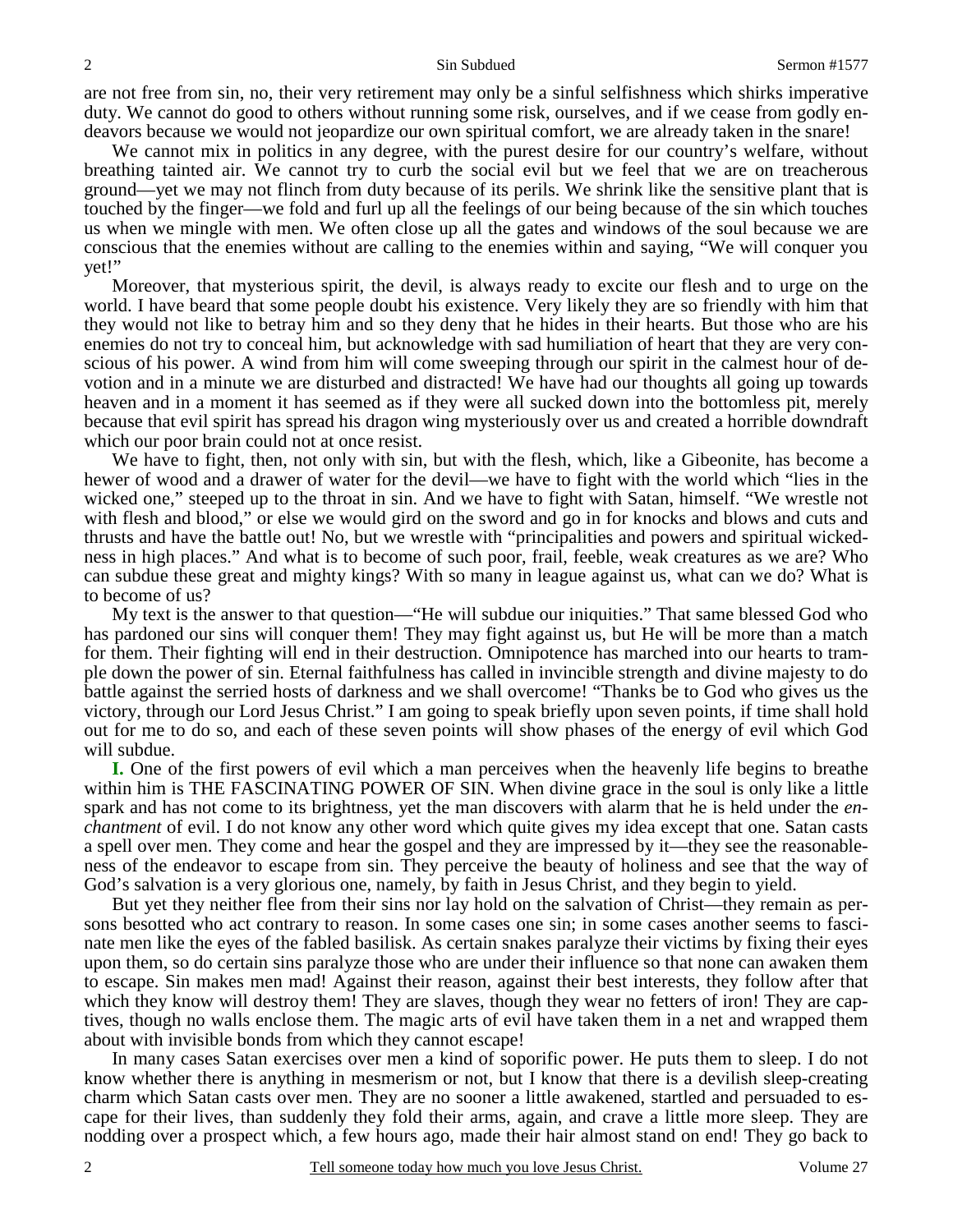do the deed which they dreaded and which they know to be evil and destructive. They forget the Savior whose charms began to influence them and renew their covenant with Satan from whom they had almost escaped.

 In the matters of the soul you have not merely to get men awake, but to *keep* them awake. Over the Arctic traveler there comes a tendency to sleep in the cold—a tendency which he cannot resist. He may be awakened by his friends and shaken out of his torpor but, by-and-by, he is anxious to sleep again. They march him on between two, perhaps, and try to keep him awake, but still he cries, "Let me sleep!" He begs to be allowed to lie down and slumber. Such is the power of Satan over some of you who are present here—you wish that we would let you be quiet and go on in your sins without worrying you with our warnings. I have shaken you, sometimes—at least I have tried to do so—but then, after all, you have gone to sleep and you are still asleep, nodding with hell beneath you and with the wrath of God abiding on you!

 It seems as if you cannot be decided—you cannot be resolute—you cannot run away from sin but are held by mysterious bonds! You are held, worst of all, by a dreadful indifference which makes you slumber yourselves into hell. Do you think one ungodly man, in his senses, would remain what he is and where he is while there is a hope of being renewed if it were not for some strange enchantment which is exercised upon him by sin? What art of wizard can equal the magic of sin? What other witchery can cast men into such insensibility? If I were to cry, "Fire! Fire!" in this place tonight, the most of you would rush to the first door or window, but yet when we tell you of what is infinitely worse—namely, of the wrath to come and the anger of Almighty God—you are in no great alarm, no, you sit at your ease and hear all about it.

 The story of your future destiny is heard and heard till men think no more of it than of an old wives' fable and still sleep on in their sin. I have known this witchery to enthrall men who have been somewhat awakened. By the month and by the year together they have been awakened and have been apparently very earnest. But, after all, sin has charmed them with its siren song and they have returned like the dog to its vomit, or the sow which was washed to her wallowing in the mire. Now, I am rejoiced to think that, if there is any life in you, if the Lord enables you to look to Jesus Christ, His Son, for salvation, He will subdue your iniquities.

 Man, He will help you to escape from the magician's wand! Sin shall no longer delude and ensnare you! He will so set eternal things before you by the power of the Holy Spirit that you will not dare to sleep any longer! He will so convince you of sin, of righteousness and of judgment to come that He will slay the enchanter, break his spell and free you from his black arts. May the Lord set every fascinated one free at this good hour. May He pronounce the Word of God which will unbind the enchanter's charm and we shall then have one fulfillment of the text, "He shall subdue our iniquities."

**II.** A second form of the force of sin in most men is ITS DEPRESSING POWER. When men are really awake and no longer under the witchery of sin, then Satan, their flesh and the sin that dwells in them, conspire to make them think that there is no hope of salvation for them. The Evil One mutters, "It is no use your trying to be saved. You do not stand the smallest chance." Jeeringly the tempter cries, "Look at your sins! Look at your sins!" Satan, who before did not want us to look at sin, becomes, all of a sudden, eager that we should take to self-examination and confession! He who is the Father of Lies sometimes finds truth answers his purpose so well that he uses it with terrible effect! But even then he uses it to support a lie.

 He suggests to the heart the thought, "If you had not sinned so much you might have been forgiven, but you have piled on the last ounce that has broken the back of mercy—you will never be saved." Then comes the second suggestion, "You know you have tried already. You kept yourself pretty steady for a time, but it all broke down. There is not the slightest use in venturing, again, upon this hopeless business. Depend upon it, there is a divine decree against you—you are one of the reprobate! There is no hope for you at all. Don't you see how false you are? You never make a resolve but you break it! You made an awful failure of it last time and you will again." Then there comes up, again, in the soul the depressing thought, "Perhaps it is not true, after all, that there is any mercy for sinners. It is very possible that there is no such power in the blood of Jesus as the preacher wants you to think."

 Once get a man upon the rails of doubt and you can draw him on as far as you please. It is interesting to see a man go on doubting in the style I once followed. I doubted everything till at last I doubted my own existence! Now I have at least a little bump of common sense and I laughed outright at myself when I got as far as *that—*and the ridiculousness of the situation brought me back again to believe. To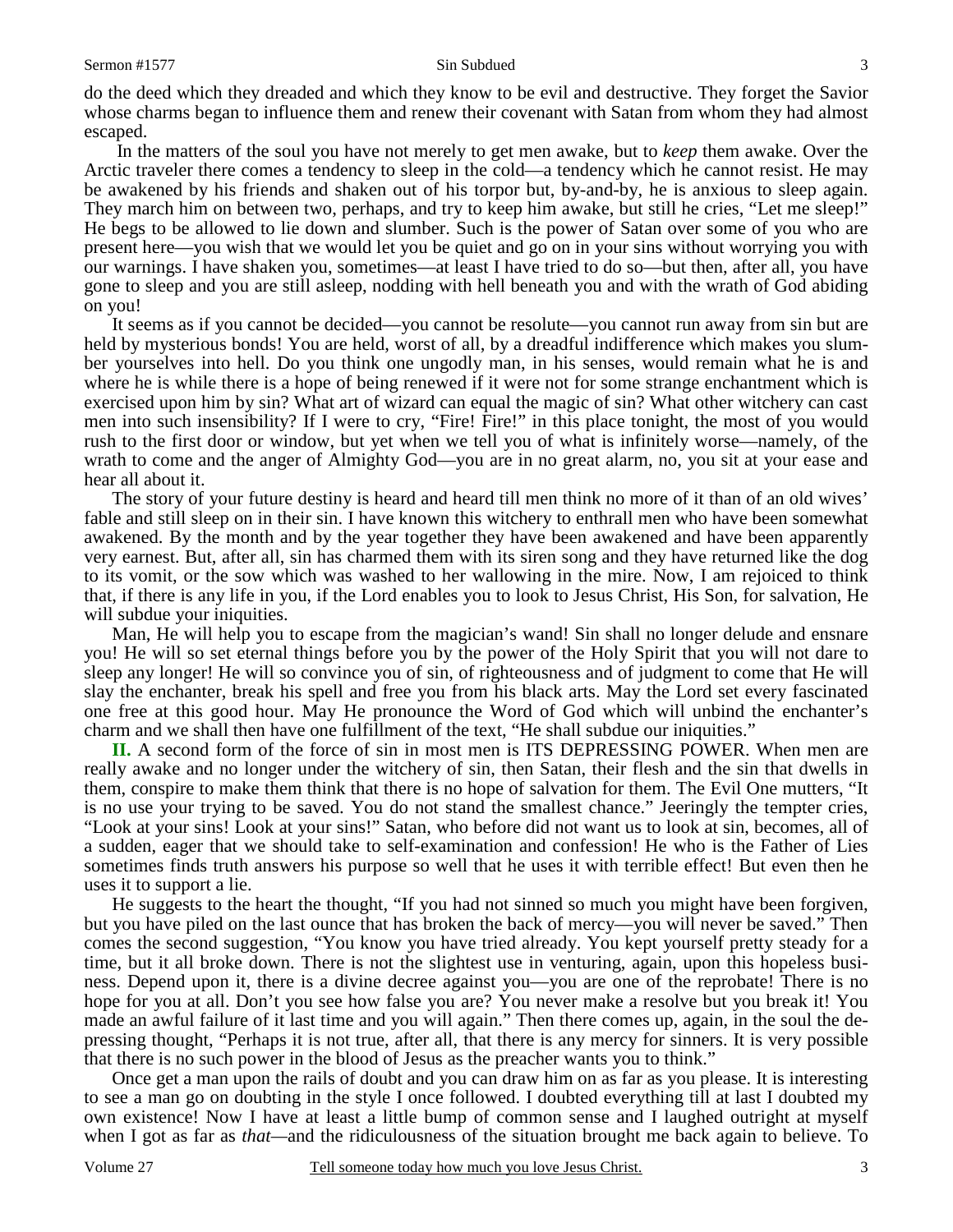run right on to a reductio ad absurdum and prove the absurdity of your own unbelief is a very useful method of bringing a doubting spirit to a measure of belief. Yes, I know that this is the way of sin. It depresses the man. "I want to, but cannot believe," he says. "I would have a hope, but I cannot believe that my name is among God's elect ones. I cannot think that the blood of the atonement was shed for me" and so on.

 What is to be done when you feel this and wish to conquer it? What is to be done but to fly to a promise like this in the text, "He will subdue our iniquities"? Yes, this despondency of yours, the Lord Jesus will subdue! Believe that He is able to cut off giant despair's head and dismantle his castle and set his prisoners free! Some have almost gone to the knife and to the halter in their despair and yet the Lord Jesus Christ has restored them to joy. Many despairing souls have we had to deal with, and we have seen the Lord vanquish their misery and chase away their sorrow! Satan did his best to keep the soul from the joy which it might have had then and there—to keep it from the feast which was spread for it, from the blessing which God had prepared for it—but he could not prevail, for the hour of hope had struck.

 O, cast-down one, be comforted! The Lord will subdue your iniquities in this respect. If you will but look to Jesus Christ He will say to you, "Be of good comfort." He will tell you that your sins are forgiven and breathe hope into your soul. This is a second blessed way in which God subdues our iniquities by casting out their depressing power. This He does by showing what a glorious Savior Christ is—how He is divine, and therefore equal to any emergency—how His atonement is of a value that never can be limited. He shows how He is "able to save them to the uttermost that come unto God by Him."

 This He does by applying the precious promises to the soul, by His own Holy Spirit, who leads men to believe in God despite their despair, hoping against hope! And thus the snare is broken and their iniquities are subdued. O glorious victory of all-conquering Love, sin's iron yoke of dark despondency is broken and the captives lead their captivity captive. Hallelujah!

**III.** But now, thirdly, the Lord has power to subdue sin in another form of its force, namely, ITS DOMINEERING POWER. What a domineering thing sin is over men. Any one sin will lord it frightfully over a man. I know a man in his senses—at any rate, he has never been in Bedlam—in business he is as sharp and smart a man as can be and yet he drinks himself into foolishness, into madness and even into delirium tremens! He has done this several times and acknowledges to the madness and wickedness of the deed—and yet he will repeat his insane and suicidal course! He has drunk away all his estate from a man of property he has descended to become a very inefficient worker. He has drunk away all his wife earns, for he does not earn much, himself, now, and he is mean enough to let the poor woman kill herself to provide him with food.

 He drank a horse and cart a fortnight ago. He went out of the house upon a business errand for his wife, pulled up at a drink-shop, drank till his money was gone, and so he sold the means by which his wife has kept him out of the workhouse! I dare say he is here—let this message pierce his heart—he knows that it is time. He never went home again till the last ear of that horse had been drunk. And yet he would not like anybody to say that he is a fool, though I beg leave to have my doubts. His sin domineers over him. Only let drink come to him and say, "Go and do a mad thing," and he does it at once! Expense, pain, disgrace, disease, poverty and an early death—all these are demanded by the drink demon and his victims cheerfully pay the tax!

Why, now, if I were persuaded that it was the duty of any one of you to go and spend every penny that you have and starve your own children in order to support a child at the Orphanage, you would laugh at me, I dare say. I should be a very long while before I could persuade you to do such a thing as that. I am sure I should not wish you to do so, but even if it were right, I could not get you to do it. Yet things far more preposterous are done greedily at the bidding of drink. This devil of drunkenness comes to a man and he says, "Come along with me. Leave your fireside and your wife and little ones and associate with the lowest of the low. Come and spend everything you have upon stuff that will muddle your head, harden your heart and destroy your character. Sell your household furniture and drink till all your comrades call you a jolly good fellow. Pawn your children's shoes, so that the little ones cannot even go to Sunday school."

 The man goes along as meekly as a lamb. And he has done that scores of times. He knows what a fool he is and yet he will do it again if he gets a chance. Oh, the domineering power of sin! It is not the one sin of drunkenness, only, for there are other men who are domineered by their lusts. It is a delicate question to talk about, but I dare say there are some here who are slaves to the vilest of lusts and it becomes me to be plain with them and assure them that persons living in fornication or adultery cannot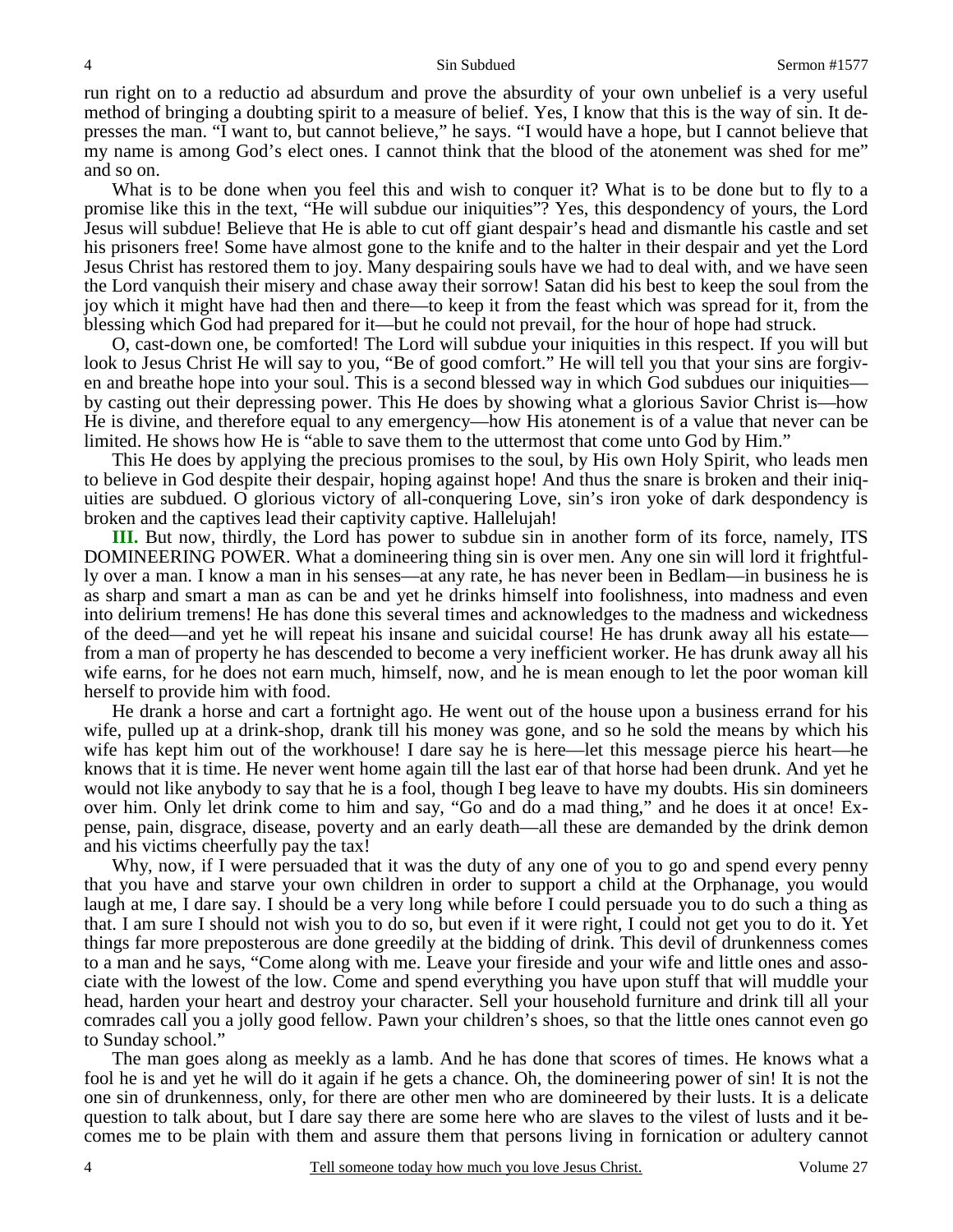inherit the kingdom of God! Then there is anger which carries men away as with a flood—they cannot restrain themselves—the least thing sets them off boiling with passion. They say they cannot get the mastery in this respect and it is perfectly true—but there is a stronger power than ours which can be brought in, by which the victory *can* be won.

 Sin in some form or other has bound us hand and foot and made us slaves. Do you wish to be free? Do you wish to be delivered from the tyranny of sin? Then I do not advise you to do anything in your own strength in the hope that you can accomplish deliverance—but cry to Christ at once, whose precious blood can blot out the past and change you for the future. Give yourself up to Him and be made a new man in Christ Jesus. Oh, you did try to mend, you say. One of our kings used, by way of swearing, to say, "God mend me"! That was his regular expletive till somebody said that he had tried that oath long enough. He thought that God could more easily make a new one than mend him! That is just the truth about you. There is no mending you! You need to be made new creatures in Christ Jesus. It will be, by far, the easier work of the two, though in itself it will be impossible to *you*. The Lord can do it! He can make you such a new man, woman, that you will not know yourself the next time you meet yourself—you will be so entirely new that you will begin to fight against your former self as your worst enemy.

 Oh for an earnest cry at this good hour, "Lord, save me! I am sinking in the depths of my sin! Jesus, stretch out Your hand as You did to sinking Peter. Save me, or I perish!" Jesus will lift His royal hand and cause both winds and waves to lie still before Him, for it is written, "He will subdue our iniquities." The domineering power of sin is readily broken when Jesus enters the heart, but never till then. We refuse to obey our lusts when we bow our necks to the pure and holy Savior. What a change He works! Speak, you who best can tell, you who have felt it! Ah, Lord, we bless You that it is even so—"You will subdue our iniquities."

**IV.** Now, fourthly (for I must be brief on each point), there is another power about sin, namely, ITS CLAMORING POWER. I do not know any word, just now, which so nearly expresses what I mean. Some of us know that we are forgiven and we know that the domineering power of sin is broken in us and our old sins have been long washed away by the blood of Christ so that God does not know anything about them. You say that is a strange expression. It is no stranger than the Scriptures warrant, for the Lord says of our sins that He will remember them no more forever—and I believe that He means what He says.

 But as for my transgressions, *I* remember them when God does not—and they come up before me and they howl at me. "*You* are saved?" asks one of my sins—"*You*?" "Remember what you did while yet a youth?" Sometimes thousand of them at once make an awful din and howl out, "Guilty! Guilty! Guilty and doomed to die!" Then one or two bigger sins than the rest take the lead, howling with a deep bass, "Condemnation! Condemnation! Condemnation!" I have tried to argue with these memories of sins. When the dogs have barked in that fashion I have tried to put them down. Conscience has come out with his big whip and he has whipped them till they howled more than ever. Conscience has said, "Why, even now that you are a Christian you are not what you ought to be. You still fall short of your own standard. You condemn yourself while you are preaching. You know you do." Then all the dogs have howled again, as if they were only now beginning their horrid music.

 You have never heard, perhaps, a whole kennel full of sins all howling at once, but it is a most awful noise at night. If you listen to the voice of these clamorous dogs, you will wish that you had never been born or could cease to exist. No voice that I know of, short of the one in the text, can make them lie still. But the Lord Jesus can subdue our iniquities and when He steps into the middle of these dogs they lie cowed at His feet! As He speaks with gracious words of pardon, the hell-hounds vanish and, instead of their baying, you hear the sweet voice out of heaven—"There is therefore now no condemnation to them that are in Christ Jesus."

 Did you ever experience this delightful change? It is something like the case of a newcomer at a court of law who one day went with a magistrate and sat on the bench. A prisoner was brought up and evidence was given and the counsel against the prisoner spoke. And this person said to his friend, the magistrate, "You may as well end it, the man is clearly guilty. Wind the case up and let's go to dinner." But the magistrate said, "You must listen and hear the advocate on the other side and the case will look very different." When he listened to the advocate on the other side, he began to whisper, "I have my doubts about that, now." As he listened further, he said, I am glad you did not condemn that man. What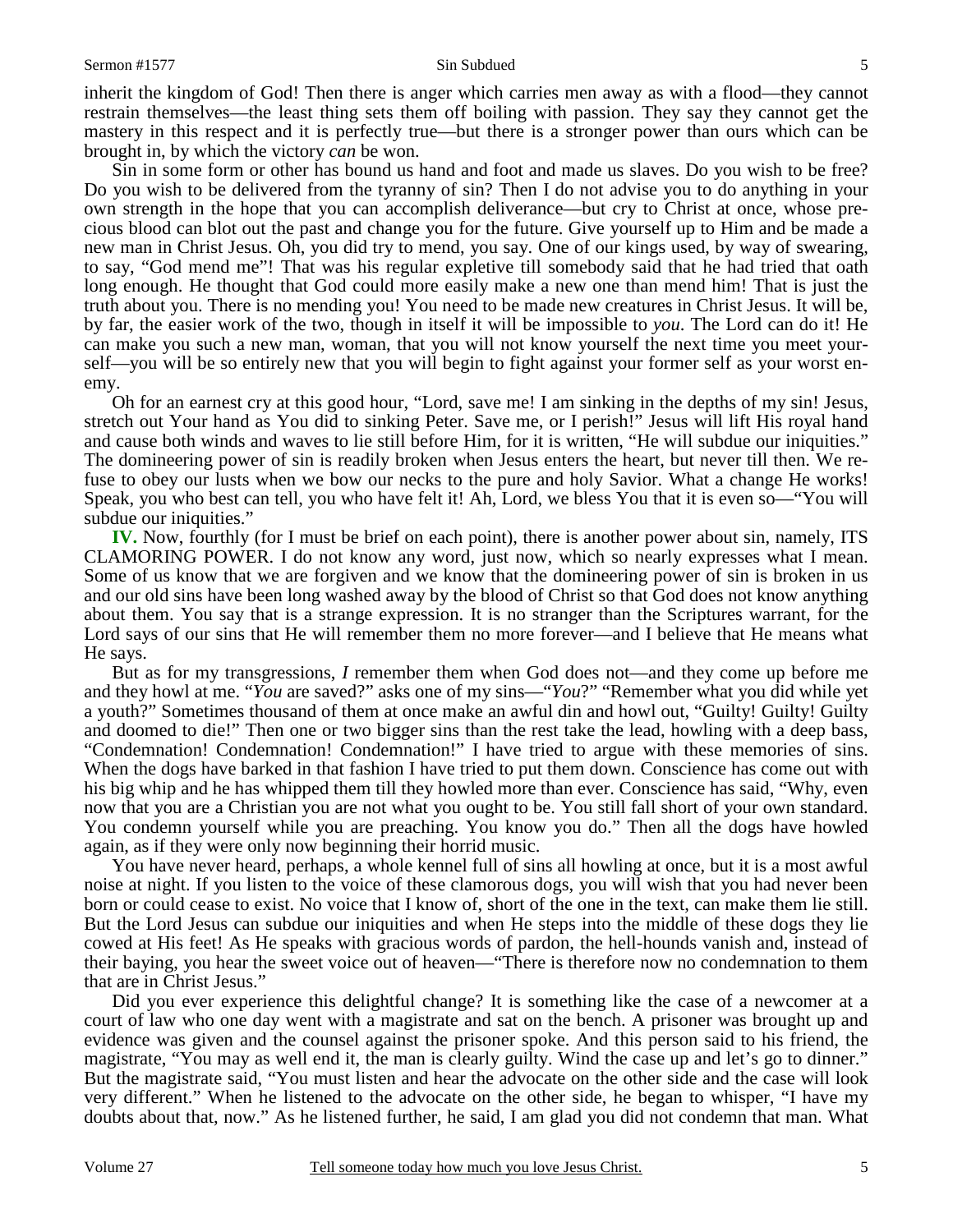a mistake I made—he is as innocent as a new-born babe. That advocate has done his work wonderfully." The prisoner was acquitted.

 It is so with us. When our sins plead against us, we readily allow that we are hopelessly ruined. But, oh, when our blessed advocate takes up His brief! When The Wonderful, The Counselor urges His plea and pleads that our sins were laid on Him—what a change comes over the face of things! The sin is admitted and then covered; lack of righteousness is acknowledged and then supplied; condemnation is recognized as just and then seen to be, with equal justice, put away forever! Picture yourself in court. There are the bills and they are put in evidence against you. "Do you owe those bills?" "Yes." "Have you anything to say why you should not be treated as a defaulting debtor?" "No." But when the man is able to reply, "Yes, the charges are all paid," that settles the matter! And so when the believer can say, "Lord Jesus Christ, You have paid all my debts for me." And when Christ shows His wounds and says, "I have put them all away, for I bore them in My own body on the cross"—oh, then the case is ended and the clamor of our iniquities is subdued and so the text is again true—"He will subdue our iniquities."

**V.** But I shall have my time gone, otherwise I wanted to say that this text is true as to THE DEFIL-ING POWER OF SIN. Do you know, brothers and sisters, that after we are quite forgiven and after the domineering power of sin has gone, yet the *defiling* power of sin is a great affliction to us? Our experience is embittered by the corruption of sins long ago dead which send forth a dreadful rottenness and make our thoughts a terror to us. Some of you were converted late in life and you have very much, I am sure, to trouble you in the influence of evil upon your memory. Perhaps this very night while I am speaking there has come up into your mind—though you cannot bear to think of it—some wretched scene in which you played a guilty part.

 Even the holiest words, when you are in prayer, will sometimes suggest to you a loose song that you used to sing and a casual expression which has no special meaning to others will awaken a thousand vile memories in you! This is what I mean by the defiling energy of sin—it is a great plague to many believers, especially to those converted after years of gross sin. In addition to that, many of you may have experienced the defiling power of sin in another form—when Satan has suggested blasphemous thoughts and abominable ideas to you. You cannot bear them! You are ready to fly to the ends of the earth to escape the venom of these hornets, but still they buzz around you and will not be quiet. You could almost tear your heart out of your body if you could thereby expel these vile suggestions, but they will not go. They descend in perfect floods—they are mud showers, or worse than that—*fire* showers. And they fall upon your poor brain and there is no getting out of the diabolical tempest.

 Ah, I remember when words I never heard from human tongues rushed through my ears filling my heart with blasphemies which I never thought of—profane suggestions which made me tremble like a leaf as they poured through my poor brain! I could have died sooner than they should be there and yet they were rushing through my mind and bearing all before them. Many of God's people are tried in that way. What is to be done? If old memories and satanic suggestions come upon you to defile you, what is to be done but to fly to this text—"He will subdue our iniquities"? Let us plead this in prayer. Lord, conquer my memory and wash it from the filth which clings to it! Put away its pollution from me, Lord. Chain up the devil and rebuke his suggestions. Let Your poor child have space for breath and time to sing and opportunity to pray! Save me, I beseech You, from the infernal suggestions which now torment me!

 Some of you know nothing about this and I hope you will abide in happy ignorance of it. But those of you who *do* know it will perceive what I am talking about and you will triumph in this priceless promise, "He will subdue our iniquities." Look to Jesus Christ for power over infernal suggestions and over evil memories and He will give you that mastery—and it may be you shall never again be tried in that way as long as you live—for frequently the Lord gives such sudden and decisive deliverance that between that one battle and heaven, the Christian pilgrim pursues his way and never meets Apollyon again!

**VI.** We have now reached the sixth point. The Lord our God will subdue sin in ITS HAMPERING POWER. I am speaking, of course, to Christians in these latter points. There is a hampering power about sin. I will just hint at some instances of it. Many believers might do a great deal of service for Christ and His Church, but they are hampered by shame. They are ashamed, afraid, alarmed where there is nothing to be troubled about. They indulge a foolish distrust of God. Their fear may once have been modesty, but it has grown rank till it is not, now, the kind of modesty which is wholesome. They might serve God, but they are ashamed to make the attempt—ought they not to be ashamed of such cowardice?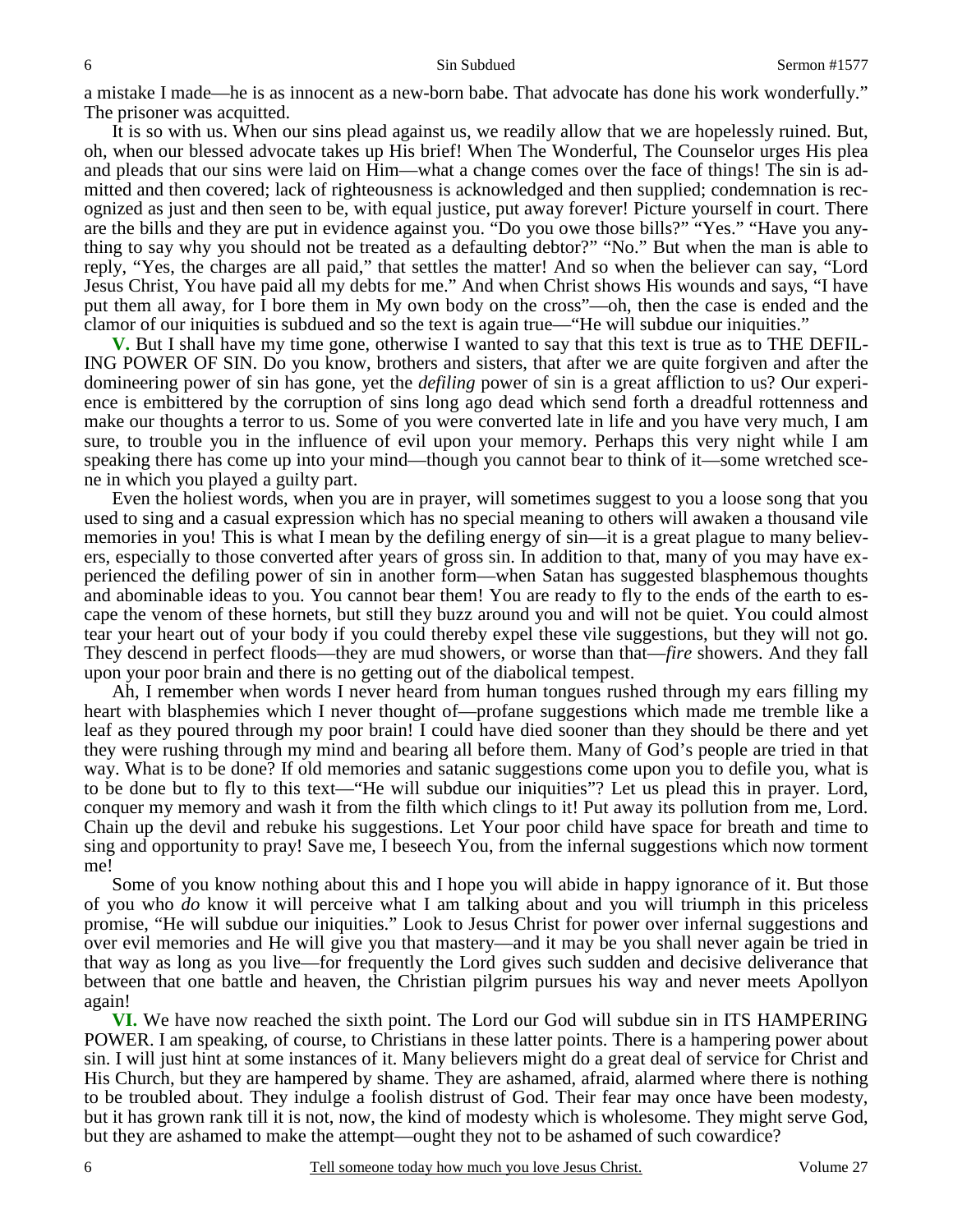Some, again, are hindered in their joy and their peace by unbelief. They are always doubting, inventing fears, planning suspicions, compiling complaints. This comes of evil and leads to no good. It is a dreadful thing to be hampered from doing good and hampered from glorifying God by an inveterate tendency to unbelief. Others are hampered by frivolity. Many of us have merry spirits, but some are all levity. They were cradled in a bubble and made to ride upon thistle down. It is a pity when a man has no solidity of character and runs to froth, for this sin dwarfs his manhood and dries up his vigor. Oh that the Lord would subdue this form of iniquity!

 Some I know, too, are very unstable—they are never the same thing two days together. They might have borne fruit if they had kept where they were, but they have been transplanted every week and so have never taken root. They have undertaken a dozen works, but they have done nothing. Unstable as water, they shall not excel. Some, again, are hampered by pride. There is no use in denying it—the natural tendency of many persons is to a silly pride. When they were children they could not have a new coat but they gloried in it—and since then they cannot have two pence more than their neighbors but they become almost unbearable!

 I know some who I hope are Christians, but they have a dreadful tendency to swell—they will grow before your very eyes if anyone will but favor the process. They have always looked upon the many the multitude—as being far inferior to them because their grandfather's grandfather was either a knight, or a baronet, or a foreigner of unknown degree! They feel that they are superior sort of people. This is a great drawback to godly workers, especially when it makes them feel that they could not go among poor people. Those who do go visit the sick poor are often quite unable to reach their hearts because of their stiffness of manner.

 Some professors are slothful. They have a torpid liver and are always afraid of doing too much. They are a lethargic, Dutch-built, broad-wheeled wagon sort of Christians, and all their movements are slow in the work of the Lord. They do not move at all by express. Indeed, they are distressed by zeal and disgusted by enthusiasm! May the Lord subdue these iniquities for us! Others are hampered by a quick temper. They cannot take things calmly—they snap and snarl and scarcely know why. They boil over so soon—they are very sorry for it, directly, but that does not cure the scalds. Some must be forever fighting, for peace is stagnation to their burning spirits.

 I have given a long list of these hampering sins. What is to be done with them? "Well," says one, "I do not think we can do *anything*, sir—these are our *besetting* sins." Now, do not make any mistake about it, if there is *any* sin that gets the mastery over you, you will be lost! You are bound to conquer *every* sin—remember that. You may call it a besetting sin or not, but it must be either overcome by you or it will be your ruin. A man may plead that a certain fault is his besetting sin but I am not so sure of it. A sin that you willfully indulge—is that a besetting sin? Certainly not! If I had to cross Clapham common tonight, and three stout fellows beset me to take away whatever I had, I would do my little best in self-defense. That is what I call besetting a man!

 A besetting sin is a sin that sometimes surprises a man and then he ought to fight and drive the besetting sin away! If I were to walk over the common every night, arm-in-arm with a fellow who picked my pocket, I should not say that the man "beset" me. No, he and I are friends, evidently, and the robbery is only a little dodge of our own. If you go willfully into sin, or tolerate it, and say you cannot help it well, you *have* to help it or you will be lost! One thing is certain—either you must conquer sin or sin will conquer you—and to be conquered by sin is everlasting death!

 Well, what is to be done? Fall back upon this gracious promise—"He will subdue our iniquities." They have to be subdued! Jesus will do the deed and in His name we will overcome. If we are slothful, we will, in God's strength, do 10 times as much as we should have done had we been naturally of an active turn. If we are angry we will school ourselves till we become meek. Some of the angriest men that I have ever known have come to be the meekest of men. Remember Moses, how he slew the Egyptian in his heat, and yet the man, Moses, became very meek by the grace of God! You must overcome your sin, my dear hearer, be that sin what it may. Whatever else you forget of this evening's sermon I want to leave that in your heart—you *must* overcome sin!

 By the blood of the Lamb it is to be done. By the power of divine grace it must be accomplished. Up! Slay this Agag that you thought to spare! Hew him in pieces before the Lord, or else the Lord will hew *you* in pieces one of these days. God give you grace to get the victory.

**VII.** Now, the last and seventh point—God will deliver you from THE INDWELLING POWER OF SIN. Sin nestles in our nature. Its lair is in the jungle of our heart and if we are believers in Jesus Christ